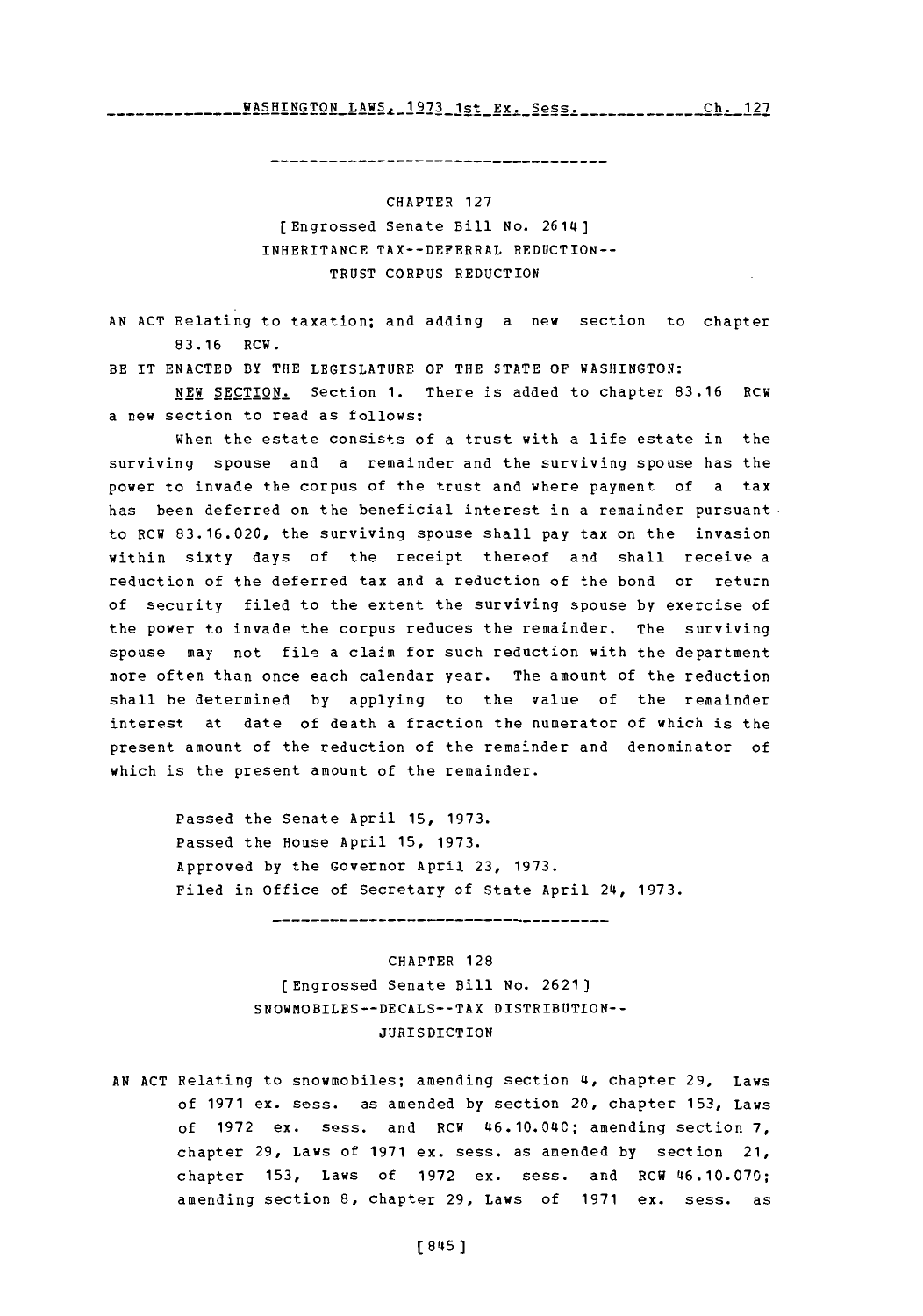$\frac{128}{128}$  ........ WASHINGTON LAWS, 1973 1st Ex. Sess......................

amended **by** section 22, chapter **153,** Laws of **1972** ex. sess. and RCW 46.10.080; amending section **15,** chapter **29,** Laws of **1971** ex. sess. and RCW 46.10.150; adding a new section to chapter **29,** Laws of **1971** ex. sess. and to chapter 46.10 RCW; creating new sections; and declaring an emergency.

BE IT **ENACTED BY** THE **LEGISLATURE** OF THE **STATE** OF WASHINGTON:

Section **1.** Section 4, chapter **29,** Laws of **1971** ex. sess. as amended **by** section 20, chapter **153,** Laws of **1972** ex. sess. and RCW. 46. 10.040 are each amended to read as follows:

Application for registration shall be made to the department in such manner and upon such forms as the department shall prescribe, and shall state the name and address of each owner of the snowmobile to be registered, and shall be signed **by** at least one such owner, and shall be accompanied **by** a registration fee of five dollars. Upon. receipt of the application and the application fee, such snowmobile shall be registered and a registration number assigned, which shall be affixed to the snowmobile in a manner provided in RCW 46.10.070.

The registration provided in this section shall be valid for a period of one year. At the end of such period of registration, every owner of a snowmobile in this state shall renew his registration in such manner as the department shall prescribe, for an additional period of one year, upon payment of a renewal fee of five dollars.

Any person acquiring a snowmobile already validly registered under the provisions of this chapter must, within ten days of the acquisition or purchase of such snowmobile, make application to the department for transfer of such registration, and such application shall be accompanied **by** a transfer fee of one dollar.

**<sup>A</sup>**snowmobile owned **by** a resident of another state where registration is not required **by** law may be issued a nonresident registration permit valid for not more than sixty days. Application for such a permit shall state name and address of each owner of the snowm"obile to be registered and shall be signed **by** at least one such owner and shall be accompanied **by** a registration fee of two dollars. The registration permit shall be carried on the vehicle at all times during its operation in this state.

The registration fees provided in this section shall be in lieu of any personal property or excise tax heretofore imposed on snowmobiles **by** this state or any political subdivision thereof, and no city, county, or other municipality, and no state agency shall hereafter impose any other registration or license fee on any snowmobile in this state.

The department shall make available a pair of uniform decals consistent with the provisions of RCM 46.10.070 as now or hereafter amended. In addition to the registration fee provided herein the department shall charge each applicant for registration the actual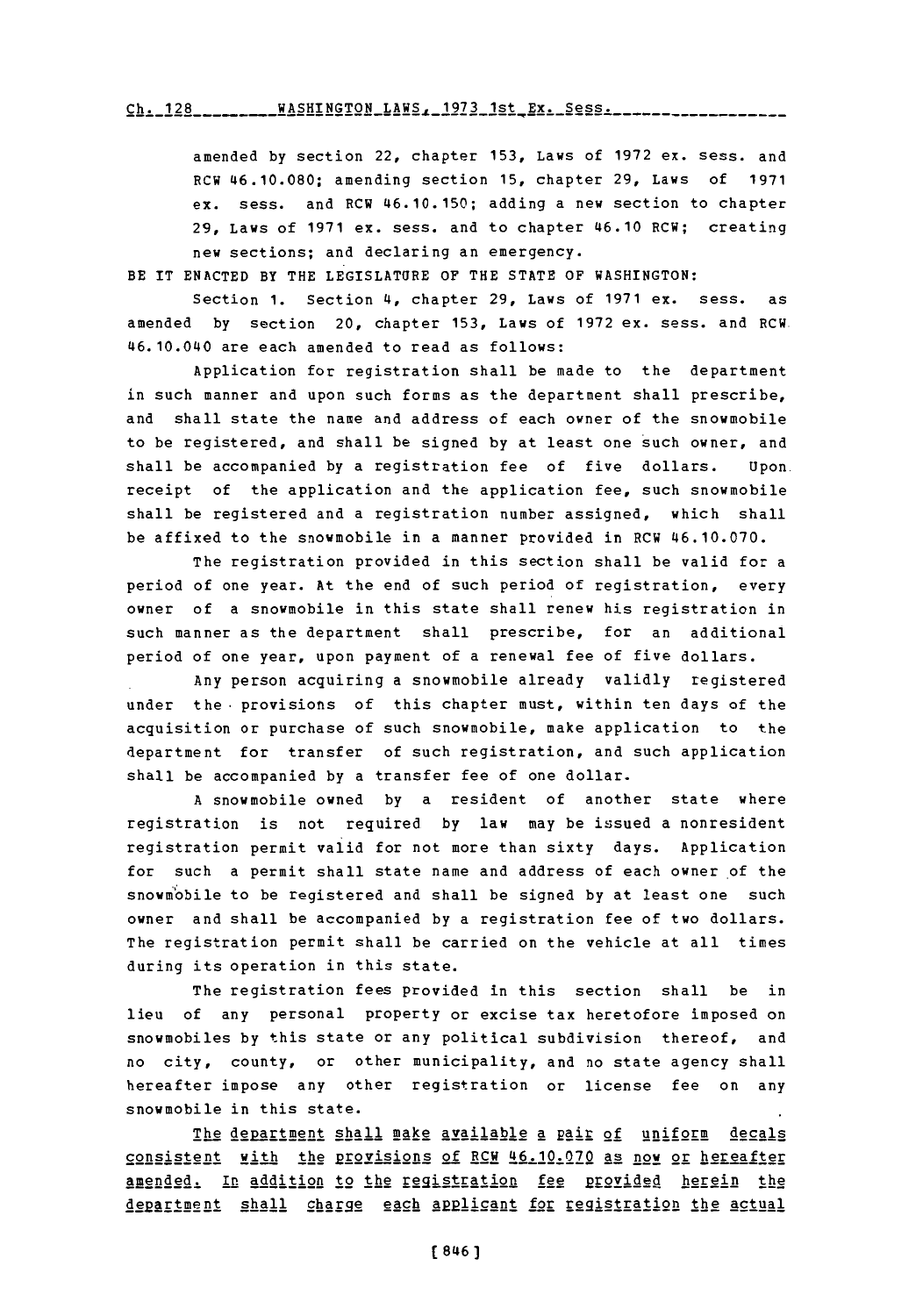**YA2EIE912N** LAWS. **1973** 1st Ex. Sess. **Ch-** 12R

cost of said decal<sub>s</sub> up to fifty cents per pair of decals. The department shall make available replacement decals for a fee of one dollar and fifty cents per pair.

Sec. 2. Section **7,** chapter **29, Laws** of **1971** ex. sess. as amended **by** section 21, chapter **153,** Laws of **1972** ex. sess. and RCW 46.10.070 are each amended to read as follows:

The registration number assigned to each snowmobile shall be permanently affixed to and displayed upon ((the right side **of** the front cowling of said snowmobile on a plate of such sire as authorized by the department of motor **vehicles**)) <u>each snowmobile in</u> such manner as provided by rules adopted by the department, and shall be maintained in a legible condition; except dealer number plates as provided for in RCW 46.10.050 may be temporarily affixed.

Sec. **3.** Section **8,** chapter **29,** Laws of **1971** ex. sess. as amended **by** section 22, chapter **153,** Laws of **1972** ex. sess. and RCW 46.10.080 are each amended to read as follows:

The moneys collected **by** the department as snowmobile registration fees shall be distributed in the following manner:

**(1)** Ten percent each year for the first two years after August **9, 1971,** and five percent each year for each year thereafter shall be retained **by** the. department to cover expenses incurred in the administration of this chapter.

(2) Twenty-five percent each year shall be distributed to the treasurers of those counties of this state having significant snowmobile use in such sums or upon such a formula as shall be determined **by** the director after consulting with and obtaining the advice of the Washington state association of counties, and shall be deposited in the county general fund and expended to defray the cost of administering this chapter.

**(3)** For the first two years after August **9, 1971,** fifteen percent each year shall be remitted to the state treasurer for deposit into the general fund and shall be credited to the commission and shall be expended for snow removal operations at other than developed recreational facilities. Thereafter twenty percent each year shall be so remitted for such purposes: PROVIDED, That the unused portion of the moners allotted to the commission for snow removal operations at other than developed recreational facilities, **!§** p12Yided for in this section and in section 4 of this **<sup>1973</sup>** amendatory act, from the registration moneys and the gasoline fuel tax, as of March 1 of the second year of the biennium shall revert to the development and operation fund of the commission.

(4) Fifty percent each year shall be remitted to the state treasurer to be deposited in the general fund, and shall be credited in equal amounts to the commission, the department of natural resources, and the department of game and shall be expended on the